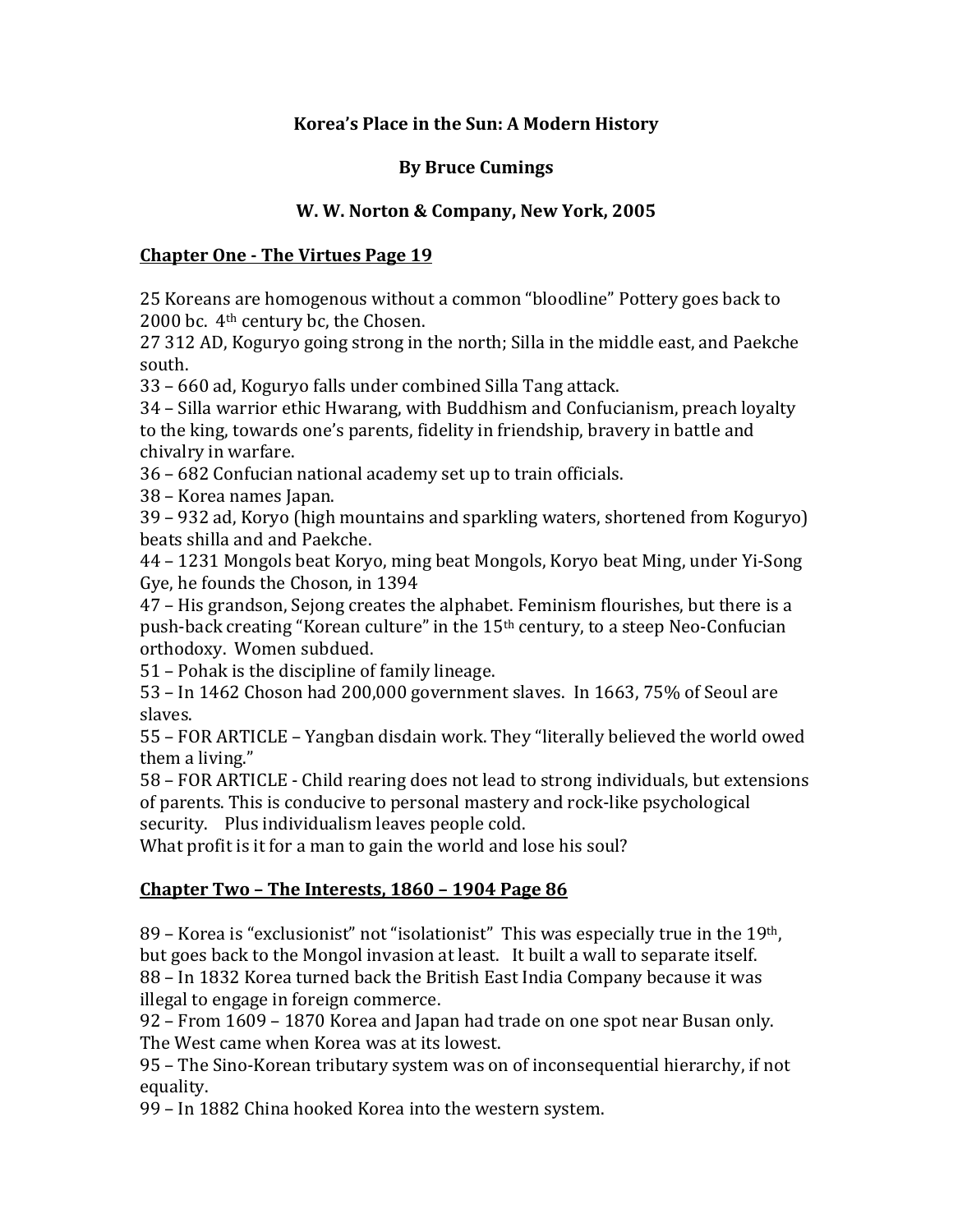101 – Japan's first unequal treaty with Korea in 1874.

Anti – Western statements on pages  $99, 102, 185, 186, 224$ 

106 – China's Li negotiates treaty between US and Korea – even choosing the Korean flag. The agreement sent Korean students to the West.

107 – Popular uprisings began in 1811 under the name Tonghak (Eastern Learning) in the 1860s, it created a major uprising in 1890s.

108 – Taewon gun retrenched into traditional Koreanism, this gets labeled "Hongian" move. They took power in 1864.

111 - Missionaries start Ewha.

115 – Tonghak slogan, "Drive out the Japanese Dwarfs and the Western barbarians, and praise righteousness."

118 – Koiong fights the Tonghaks, both Japan and China come in to help, Japan doesn't leave when the rebellion is suppressed.

120 – The Taewon Gun powerless, the Jap minister enacted the Kobo reforms in

1894, getting rid of slavery, class distinctions and traditional clothes.

 $121$  – The Japs kill the queen.

122 – In the rebellion that followed, the Russians saved Kojong, and 1897 made himself emperor.

125 – Horace Allen was the first missionary doctor in Korea. He created Severance Hospital. A book by it is God, Mammon, and the Japanese. BUY ME!!!

129 – He calls a culturist denigration of Koreans "racist."

137 – The name "hermit kingdom" is not misleading.

138 – But it had diplomacy.

## <u>Chapter Three - Eclipse, 1905 - 1945, Page 139</u>

140 – Neither Japanese nor Koreans want to open colonial archives; so we know too little. 

141 – Roosevelt's treaty in 1905 gave Russia rights in Korea.

142 - The West supported Japan's modernizing efforts in Korea. In turn, Korea saw all Japan's efforts as illegitimate.

 $146 - 147$  – Resistance to the Japanese.

149 – Taiwan, by contrast, had nostalgia for the Japanese era.

From a Foucaultian lens, there is no distinction between Japanese colonialism and the modern industrial project itself; hence no difference between Japanese colonialism and American hegemony.

151 – Japan stayed out of WW I and benefited.

152 – By 1945 Yangban were seen as collaborators with the Japs. It was the first time their reach went into the villages. There is still little local autonomy. Police ran this administration.

153 – 40 – 50  $\%$  of the police force was Korean.

154 – In 1912 only 100 Americans were in Seoul.

155 – In 1919, there was the March  $1<sup>st</sup>$  movement uprising; they were not complicit like the Taiwanese.

156 – This led to the "cultural policy" bunka seiji, tutoring Koreans towards independence. Korean newspapers could be bought again.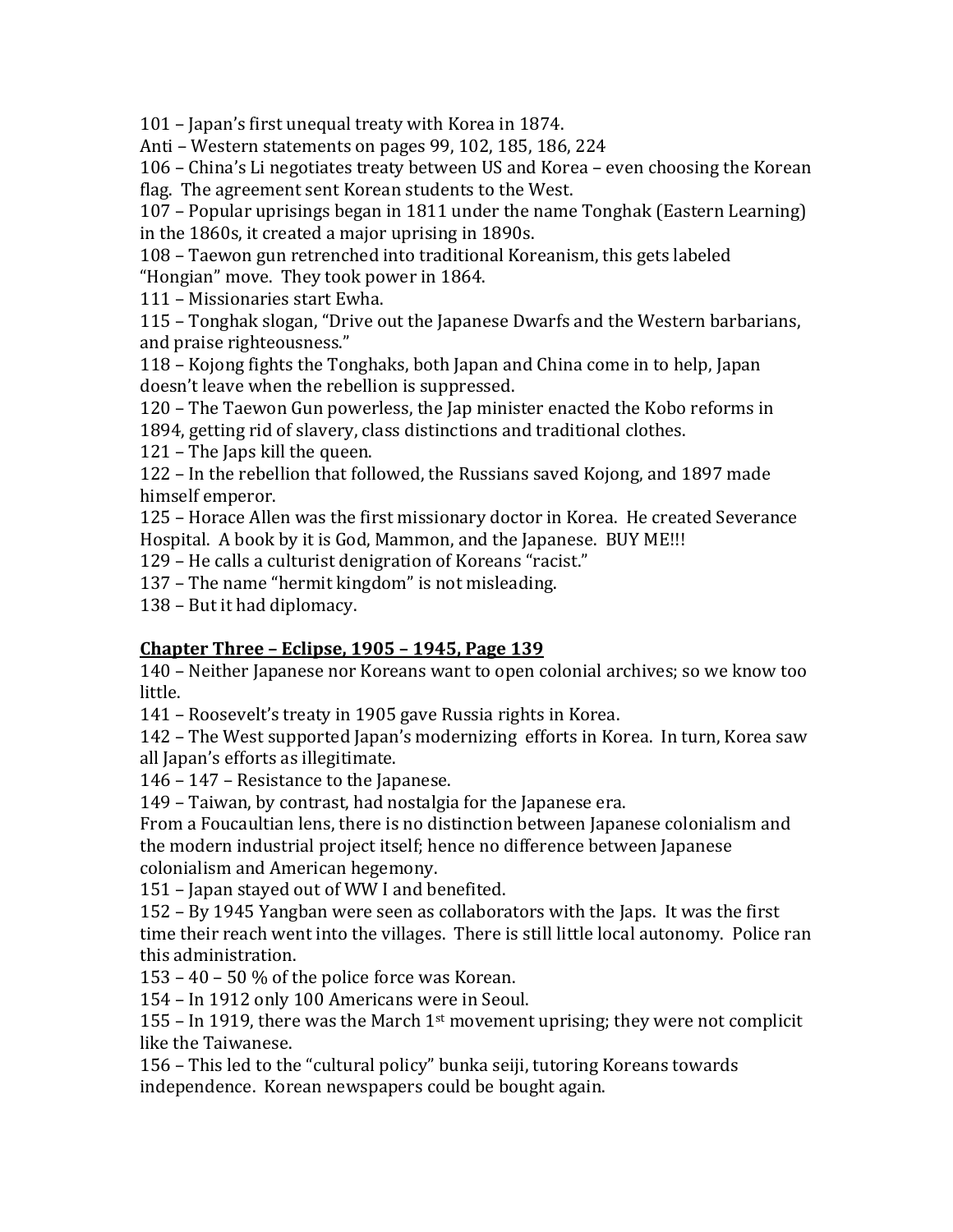157 – Christian opposition to the Japs is both fact and legend. They provided sanctuary during violence. But, Christians like Rhee were collaborators. Outcasts moved to Christianity, due to its egalitarianism.

160 – Kim Il Song emerges fighting Japs.

163 – Japan uses the state funded enterprise model.

BUY ME James Gale: History of the Korean People.

167 – Japanese built railroads and roads. Growth was more than  $10\%$  annually.

169 – Industrial production triple the rate for Taiwan.

170 – The last 15 years of Japan's rule especially productive.

171 – Rich collaborator established the for runner to Korea University; his statue was removed in the 1980s.

172 – Korea hates/d rich colonial collaborators, but other colonies had no such indigenous wealthy.

175 – By 1944, fully 11.6 percent of Koreans lived outside of Korea. By contrast very few Taiwanese did.

177 – By 1941, 1.4 million Koreans in Japan – including women forced to work bare breasted 12 hours a day.

179 – Many comfort women arranged by Korean brokers.

An Old Lady in Okinawa is a film to see.

180 – Horror story of a comfort woman.

181 – Japnese pushed Confucianism, the Kokutai or national body or essence, was contrasted with Western individualism.

183 – When the war ended in 1945, Koreans went home creating much movement.

## <u>**Chapter Four - The Passions, 1945 - 1948, Page 185**</u>

186 - BC thinks there "was no historical justification for Korea's division." And, it is largely America's fault.

188 – FDRs death made us take bad policy. He wanted joint administration with the USSR [that worked out great in Eastern Europe!]

189 – We had "high-level fears of Soviet expansion." Unreasonable??? Was the expansion of the USSR in Europe America's fault too?

199 – His dream alternative reality: Had the Americans and Russia quit Korea, a leftist regime would have taken over quickly, and this nationalist regime would have moderated and joined the world community.

205 – We praised the South publicly, but censured it privately. But the South had a police state run by and for landlords.

206 – After 1945 there was some dynamic civic political competition. The right had the powerful Korean National Youth (KNY) and other youth groups. The KNY was led by Yi Pom-sok. He fought the Japanese and went to Germany in 1933 to study military affairs; later he worked with German and Italian advisors to the Nationalists in China. The KNY were the Blue Shirts.

 $207$  – Minjok is like Hitler's ideals. He used the term Juche / chuche, meaning being ever subjective about all things Korean and putting Korea first. This was awkward in the recently post-holocaust world.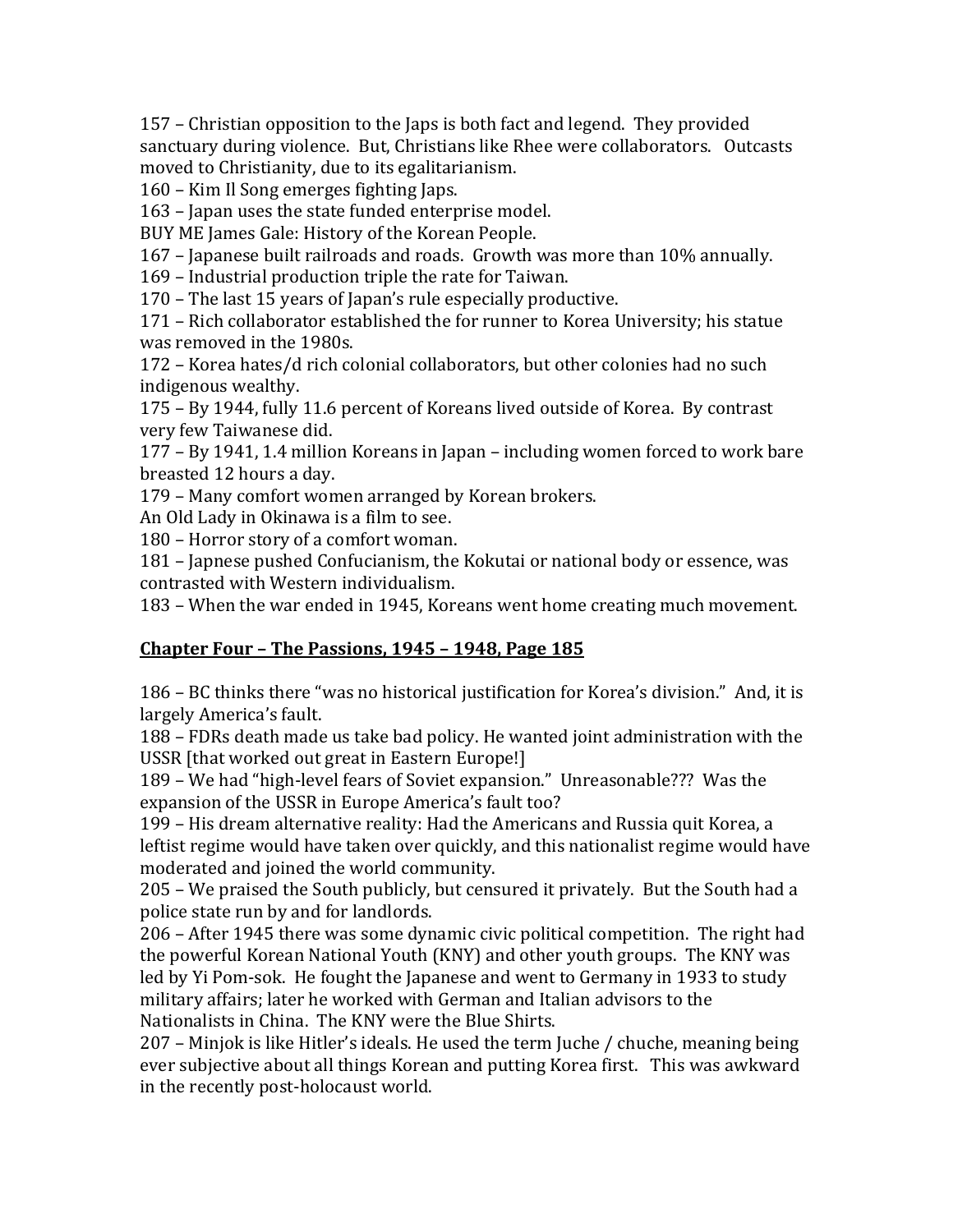211 – The United Nations Temporary Commission on Korea (UNTCOK) watched 1948 elections in the south. Rhee mostly won and the US gave aid and control to ROK. The ROK Army (ROKA) was now created. Right wing youth groups contributed people.

216 – Party geneology: Rhee's KDP became the ruling party under the name Liberal Party in the 1950s, Democratic Republican Party in the 1960s and 70s, and Democratic Liberal party of the 1990s. The opposition, the Democratic Party.

224 – The ROK was harsh and autocratic and we supported it as it oppressed leftists and communists. What were we to do?

227 – North had little Soviet control: the Chinese had more.

228 – In 1946 Nationalist and Christian leaders were ousted and the Korean People's Army (KPA), inchoate, dominated.

230 – While only 2 percent, Christians in the North, the US thought, were the strongest opponents of the regime. Thus they were targeted. Sun Myung Moon was imprisoned, police fired on Christians. Christian churches were open until the war, but political activity ruthlessly stamped out.

236 – Stalin once asked how many troops the Pope could deploy.

# **Chapter Five – Collision, 1948 – 1953, Page 237**

238 – The Korean was began, really, in early 1949, not June  $25<sup>th</sup>$ , 1950.

 $241$  – From 1948 to 1950 Korean units that helped China fight the Japs filtered back into North Korea.

243 – Meanwhile, there was peasant guerrilla fighting in the South.

245 – We say the US left Korea in July 1949, but we never left. Our advisers were all over the war zones, fighting rebels.

 $247$  – In 1949, the South wanted war, but the N did not. It waited for its troops to come back from China.

264 – Truman went to the UN, not the US Congress.

266 – Why no USSR veto of the UN war? Perhaps Stalin wanted to suck us into a war? Perhaps he wanted to out the UN as a US tool? The USSR stayed clear from day one.

267 – The Chinese, on the other hand, were ready to aid.

 $270$  – We used our extra wartime pull to push wealth redistribution – we would not fight to restore the aristocracy.

282 - ROK atrocities.

283 – Chinese enter the war.

284 – China's entry was not defensive; they owed North Korea.

 $280s - 298$  - we pushed them North, they pushed us back. We destroyed the N; devastated them with bombing.

# **Chapter Six - Korean Sun Rising: Industrialization, 1953 - Present Page 299**

300 – Perhaps SK got rich cause it had no landed capitalist class, like South America had. 

The Japanese strong state infrastructure is another guess.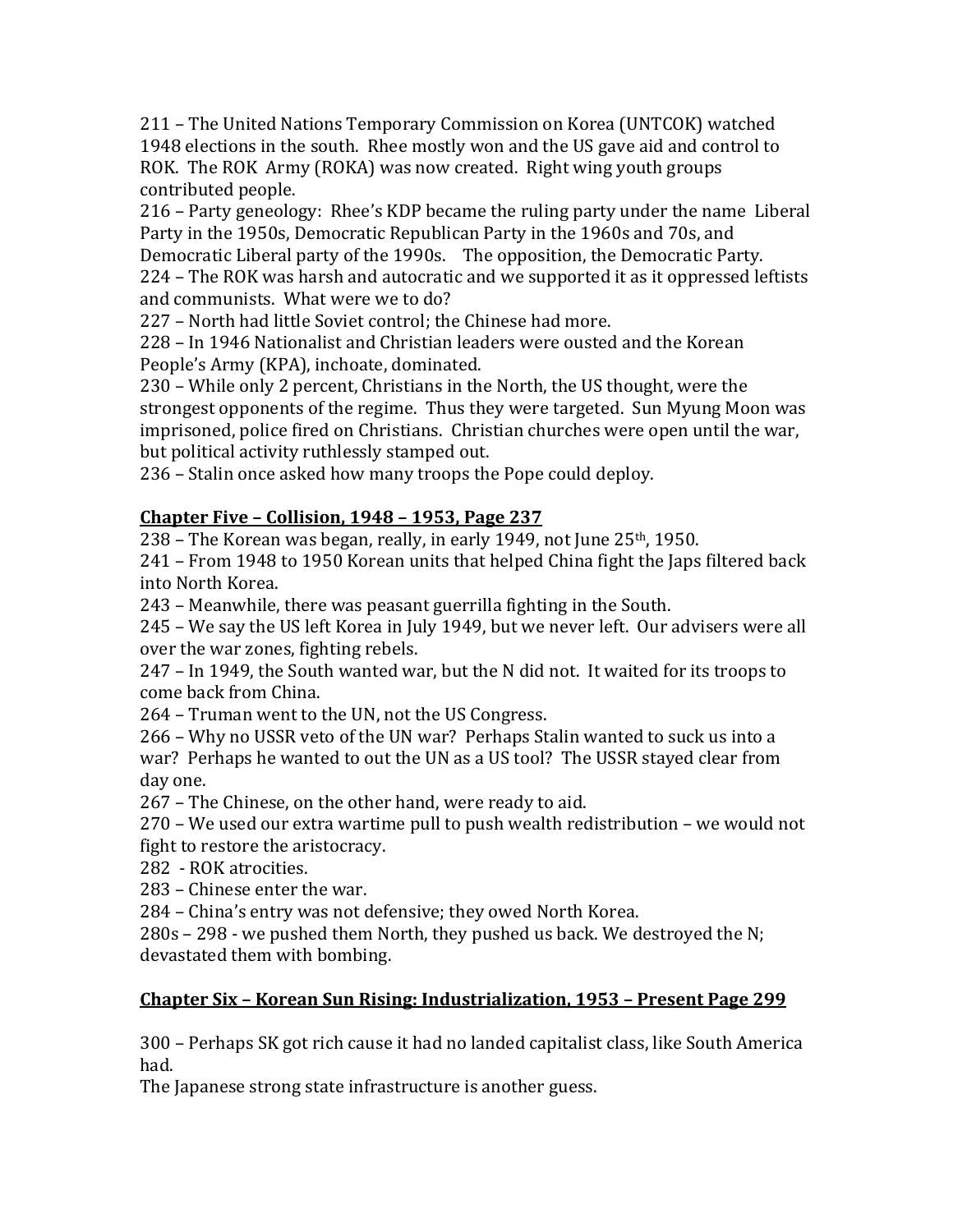"No capitalists, no Protestants, no merchantws, no money, no market, no resources, .. no discernable history of commerce, foreign trade, or industrial development" but

there it is, wealth.

Confucianism translated into a compulsive school system through elementary in the 1950s and  $60s$ .

301- As education was for technocrats, the state technocracy became a major factor in the economy.

The war made the population mobile.

The wealthy refugees congregated in Seoul. But they could no longer control people, mobile people.

302 – Replacing the aristocracy were entrepreneurs who made money during the occupation. Many chaebol groups started now, with little connection to pre-war industry. Hyundai got its money supplying the US war effort.

303 – Men who had been in the war effort were disciplined. The military provided "A school for industrial discipline."

304 - Korea worked Uncle Sam's teat.

307 – Korea got, in 1957, more aid than all of Europe, 4 times all of Latin America. That doesn't include informal gains.

309 – Capitalism, BC says, is not a matter of Protestant Ethic or Confucian virtues, it is an amoral system of exchange. He says if given a lower price Americans will desert their toyotas for Hyundais. What of Korea's high tarrifs?

 $310$  – In 1965 the US accounted for 75% of SK's military budget and 50% of the civil budget and 80% of the foreign exchange.

311 – Park Chung Hee was anti-capitalist and desparate for Korea's national strength – Mercanitilist. He wrote a book, in 1961, Our Nation's Path. BUY ME!! 312 – Park arrested import subsidizing businessmen who fattened under Rhee and paraded them with "I am a corrupt swine" and "I ate the people" placards.

Samsung's head, Yi Pyong-ch ol, went to Park and said, rather than glom onto Japs, Korea should seek foreign capital. Park decided to fine the businessmen, rather than jail them, and to invest the fines in industries, with shares going to the government. 

Park spoke at every export day and cut ribbons like mad. His slogan, under Saemaul, or New Village, was "Treat employees like family."

313 – This fed on old virtues like obedience, loyalty, family values, and filial piety. Company uniforms and songs followed. US firms moved here due to worker productivity of 25x per dollar.

Park also learned economic planning from the Japanese.

 $314$  – The miracle on the Han was sparked by bureaucrats willing to give out no cost loans. 

315 – Negative interest if you'd invest it as Park suggested.

 $317$  – How did Korea's state allocate money efficiently? 1) National efficiency was the goal, 2) The civil servants are well – trained in Korea, 3) There were rewards for friends. 

These organizations had a common interest with the government, via marriage and nationality. HERE He leaves out HOMOGENEITY.

319 – US aid went up after the Park coup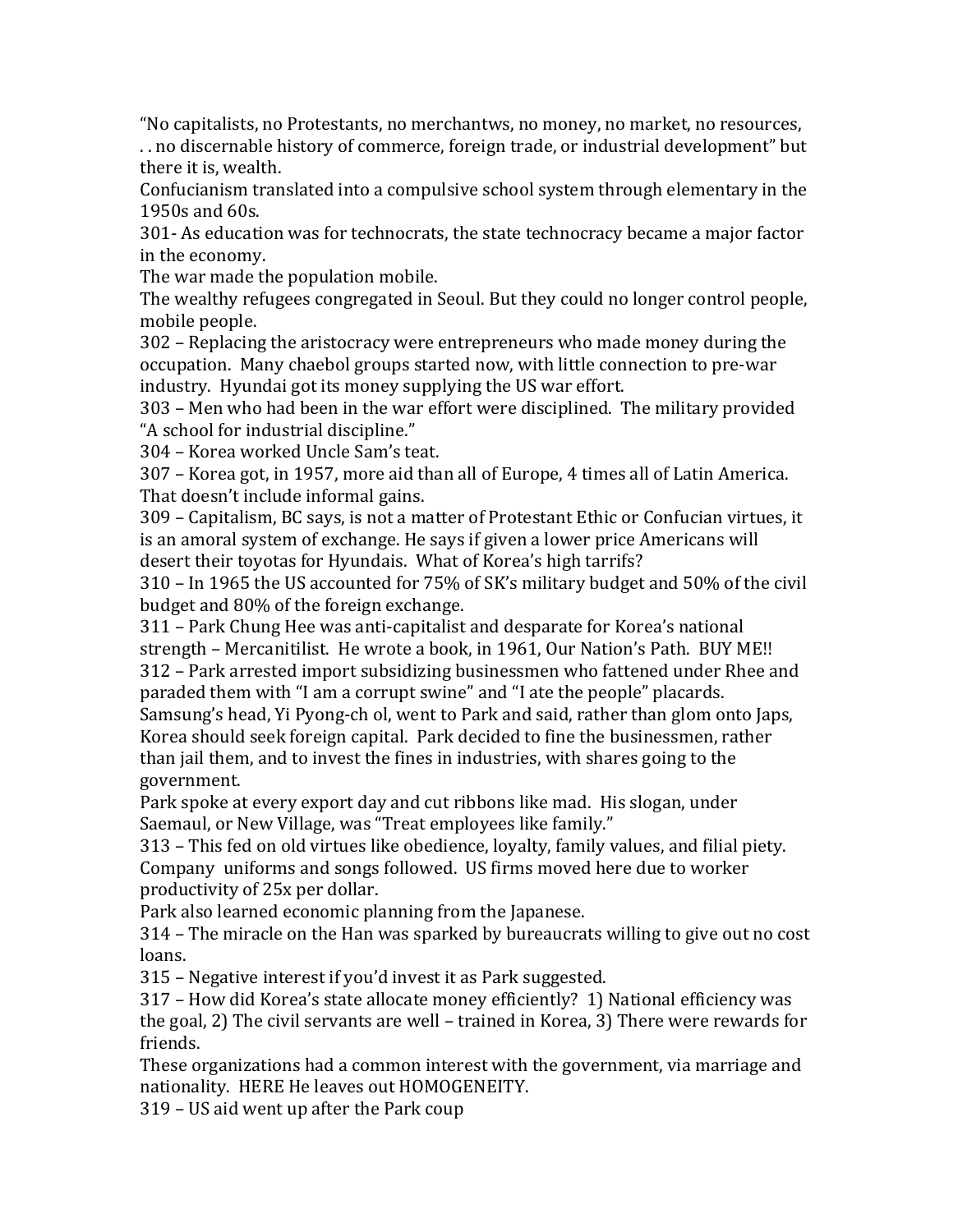$320$  – In 1994 The Japs paid  $20,000$  to each comfort woman.

321 - 50,000 Korean soldiers served in Vietnam.

 $322 - 328$  details of Park's investments in industries all aimed to make Korea selfsufficient. 

329 – Roh Tae Woo (president from 1988 – 1993) and many other went ot North Kyongsang Senior High in Teague.

330- Mid 1990s the Big 4 Chaebols did 40 percent of Korea's economy. Ten families controlled 60%.

332 - The IMF coincided with Kim Dae Jung; who wanted to increase transparency anyways. He made corps less diverse, and stopped inter company loans, but did not mess with Chaebols. He also allowed layoffs as part of the IMF restructuring.

 $340$  – Rather than individualism, the work ethic in Korea is a familial one.

341 - In 1992 Koreas GDP was less than that of Japans Pachenko parlors.

#### **Chapter Seven - The Virtues, II: The Democratic Movement, 1960 - Present Page 342**

343 – Kwangju is underdeveloped as old Paekche, in the 1980s "Yankee Go Home" became common.

 $345$  – In 1960 Rhee was 85 and in power.

346 – He even controlled passports and trusted no one.

347 – In 1952 he declared martial law. But in 1954 he won re-election and then gave himself a  $3<sup>rd</sup>$  term possibility.

348 – A law in 1958 gave five years to those who distort facts or benefit the enemy.

349 – In 1960 he won 90 percent of the vote. Street battles killed 115 young people.

350 – We aided his departure, which made us popular.

354 – From 1961 – 1993 military leaders ran Korea.

360 – Park again declared martial law in 1964, we acquiesced when two ROK army troops quelled street demonstrations.  $65 - 71$  brought stability and growth. The KCIA interrogated, arrested, censored, and infiltrated.

 $363$  – Yushin means, ala the Meiji, Korea is one big happy family. The government too, the National assembly, modeled "organic cooperation."

366 – Park narrowly won election in 1971 over Kim Dae Jung, he was nearly executed until Carter and Regan intervened to stay the execution.

367 – In 1971 there were huge bankruptcies. The State bailed them out.

373 – Labor conditions were brutal under Park, 1973.

375 – The military broke up strikes.

376 – After someone self-immolated in 1970 DJ Kim got popular, strikes happened and Churches became sanctuaries. A minister led protests against the Yushin system. 

377 - A female minister formed women's unions, in 1978 thugs covered naked women in shit and fired them.

378 – The YH Wig battle. Protests spread, and in Oct 1979 Park's KCIA head shot him. 

381 – In 1980 Chun took over via martial law. Protests broke out

382 – Kwangju, to which the US may have had no option but to turn a blind eye.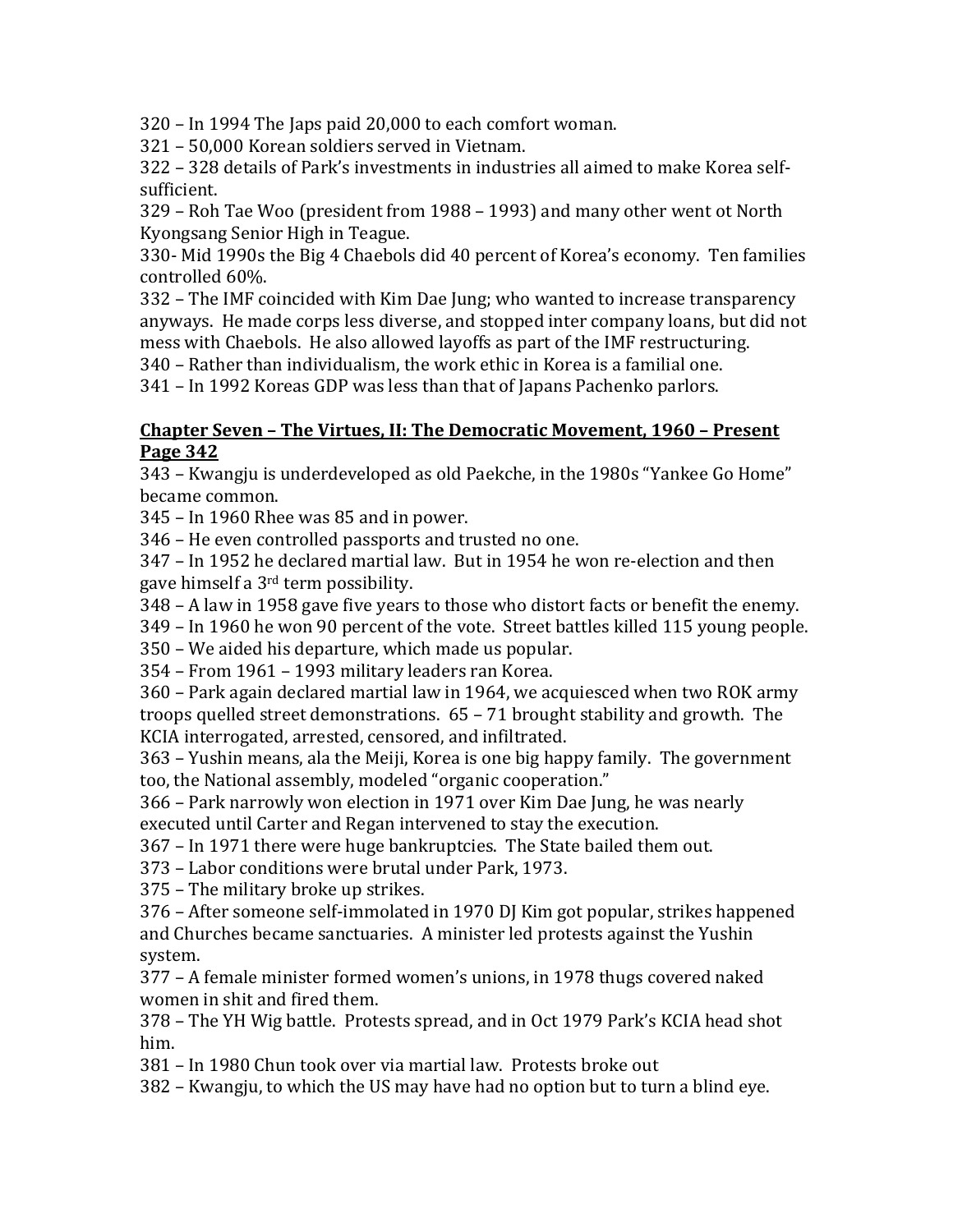$384 - In 1981$  Chun had himself make president and put  $37,000$  people in "purification camps." 

Kim Young Sam began a hunger strike.

385 – DJ Kim kicked out after stay of execution for Kwangju.

386 – Brought back and put under house arrest.

389 – Carter did nothing about Kwangju; Reagan made Chun Doo Hwan his first foreign guest.

392 - The Ruling Party made Roh Tae Woo President Chun's successor. ROh announced direct presidential elections in 1987. They also removed control on unions. 

Most church growth since 1970 as they were pro-democracy an dharbored political protestors. 

 $393$  – Roe won the 1987 lections when Kim Young Sam and Kim Dae Jung split to opposition vote.

395 – Kim Young Sam won in 1993, ending military rule. He indicted Roh and Chun. 396 – In 1994 professor's lecture notes could be used to convict them of subversive activity. 

397 - Korean Confederation of Trade Unions (KCTU) was illegal till 1998.

399 – Hyundai workers live Hyundai lives. So DJ Kim could not go against them without going against all employees.

400 - DJ arrested again.

 $401 - 2004$  Roh won again.

### **Chapter Eight** – Nation of the Sun King: North Korea, 1953 – Present, Page 404

405 – In 1980 Pyongyang was one of the best run, most efficient cities in Asia.  $409 - A$  long description of corporatism. A liberal,  $19<sup>th</sup>$  century, romantic anticapitalist vision, with organic connection, family and hierarchy.

410 – Fascism is a pathological variant of corporatism. They relied more on charismatic leaders.

 $411 - 412$  – Family is the basis of Asian corporatism. Mao only briefly went away from it during the Great Leap Forward.

 $413$  – The basis may also be called the "Juche / Chuch'e" ideal. Kim Il Song spoke of this a lot.

414 – NK sees itself as the middle kingdom writ small.

416 – Order and disorder come from the mind of the leader.

 $424$  – No upward mobility, the NK elite are as Yangban.

And, "how can there be a political process when the leader is perfect?"

428 – Sung had Chuche, Kim Il Jong had "Chajusong" or independence / autonomy.

 $433$  – NK economy grew 25 a year in the decade after the Civil War and 14 % per annum from  $1965 - 1978$ .

434 – The GDP per capita probably kept pace with SK till 1986. But, their productivity per labor is less and energy is wasted; the South's economy revived in the mid-1980s and has been ahead ever since.

435 – It has done okay in hard industries, but less well in the communication revolution, like computers. The life expectancy, vaccinations, and infant mortality, urbanization are about even with SK.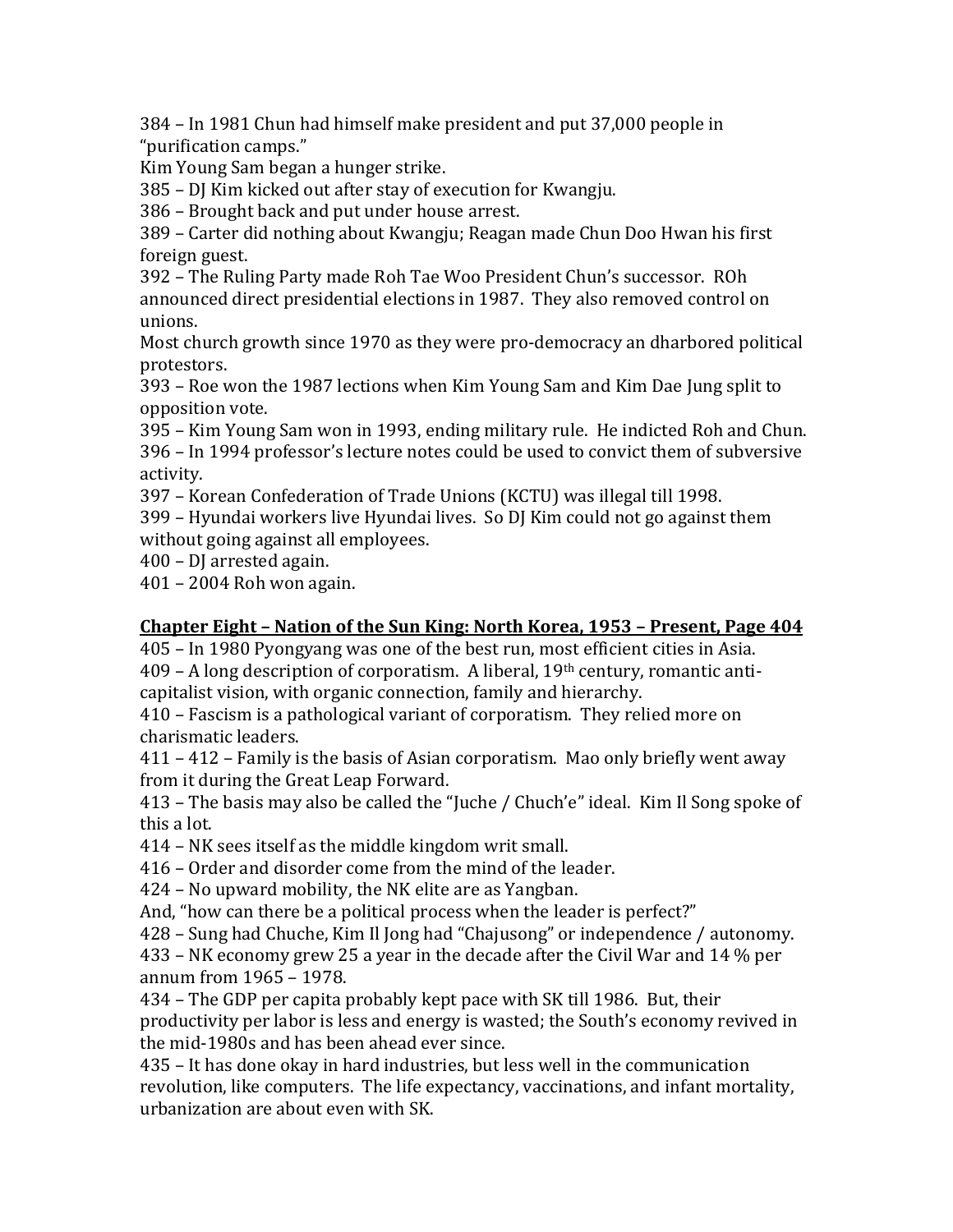436 – The drop of the USSR hurt NK in the 1990s.

438 – In the 1940s collectivizing was not a disaster in NK. Landlords were not killed, but lost land, while keeping more than others.

440- Floods happened in 1995; this led to the first asking for western aid and Jap aid ever by NK.

443 - 1998 the Kim Ill Sung died, famine kept coming due to bad weather and not the best management.

 $444$  – Factories only at 50 % capacity.

## **Chapter Nine - America's Koreans Page 448**

449 – Koreans are 10 % of our best university freshman classes and more in California. This is a problem. Relentless multicultural whining begins herein. 451 – Koreans first came to Hawaii. By 1903 50 Koreans were in the US., 7,000 in Hawaii. As late as 1970 only 8,900 were in Los Angeles. 115,000 nationwide. 452 – In 1924 there were perhaps 3,000 Koreans in the US and they were barred from many things.

453 – They made friends with blacks.

454 – People were insensitive during WW II.

455 – 15 states outlawed Korean – Caucasian marriages.

On person associated with a left-leaning newspaper was deported in 1950 to North Korea. A couple of others "were not so lucky," the FBI returned them to SK and Rhee. 

 $456 - By 1975$  there were  $13,000$  Koreans born in the US. From  $1985 - 87,35,000$ emigrated annually, probably due to political oppression.

457 – During this time, 54 % were Christian. By 1975 only 5 % wre professionals, 85% working class.

459 – Both positive and negative stereotypes hurt them very much, life in the US is terrible because whites are barbarian reactionaries.

460 – In the 1970s Koreans were busted bribing influential Americans. Nixon lowered troop levels in Korea.

462 – Falling Down with Michael Douglass "offers a perfect example of the divideand-rule tactics that whites have long used, whether consciously or unconsciously, to assure that they do not face a unified racial opposition from below."  $WOW \sim !$ 463 – The LA riots and black / Korean tension.

464 – One Korean that lived with Blacks, "suffered from the diabolical inversions that a racist society conjures up in the mind of the oppressed, often unbeknownst to the white majority: "It created within me a burning, yearning, face-pressed-upagainst-the-glass sexual and romantic desire for white women, especially blondehaired, blue-eyed ones." WOW !!

465 – 467 He affirms that Koreans can never be Americans because America is a horrible racist society. And, he feels the pain of our tortured victims.

## **Chapter Ten - Korea's Place in the World Page 470**

 $472$  – From 1945 – 1953 capitalist nations, through the US), solidified via military agreements (with Japan, Korea, Taiwan, and the Philipines) were "deeply penetrated by American military structures. Lateral connection was very limited.